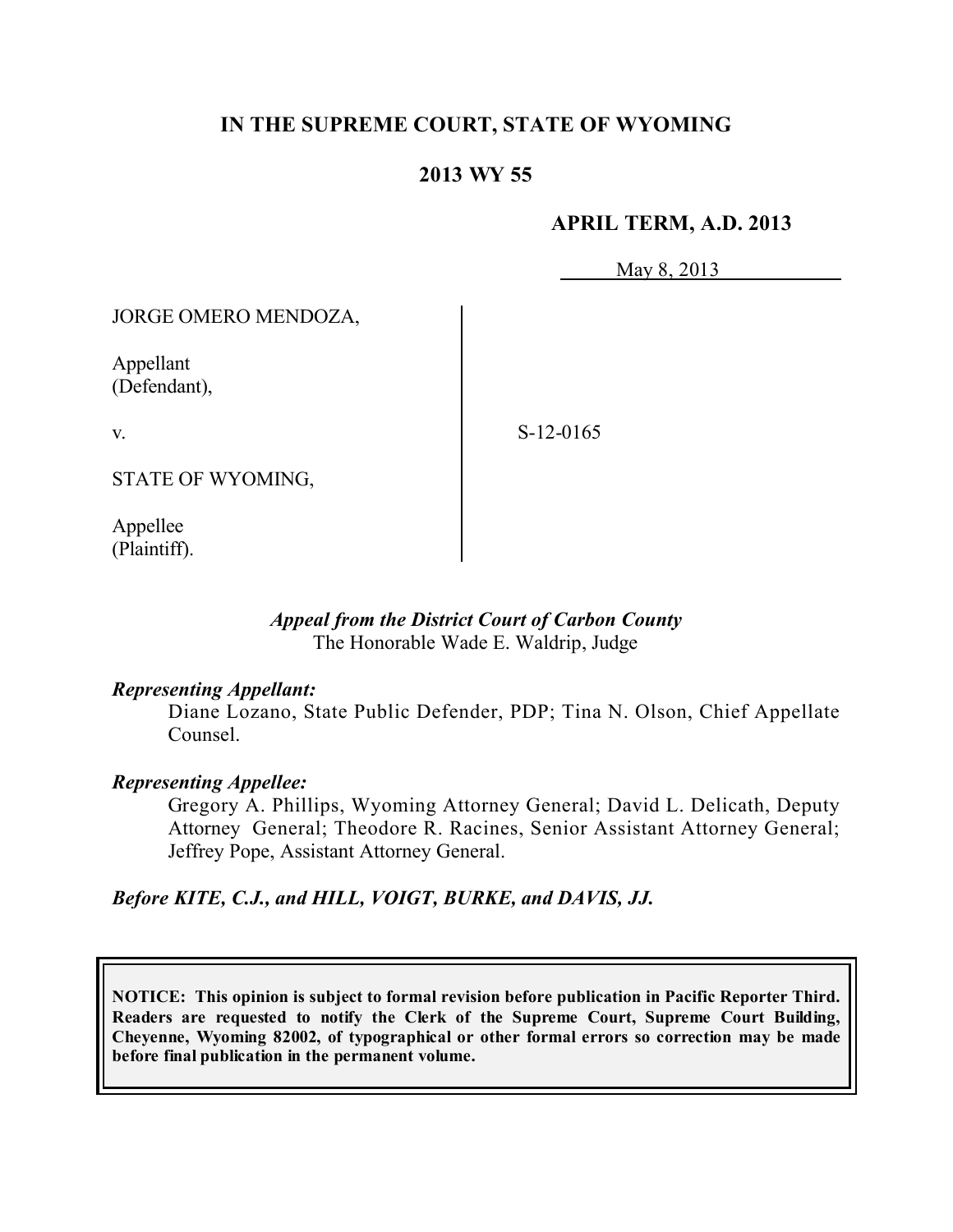# **KITE, Chief Justice.**

 $\overline{a}$ 

[¶1] The district court denied Jorge Omero Mendoza's motion for a new trial after a jury found him guilty of aggravated assault and battery.<sup>1</sup> The State advanced two theories that Mr. Mendoza committed aggravated assault  $-1$ ) he attempted to cause serious bodily injury to another with a deadly weapon; and 2) he threatened to use a drawn deadly weapon on another person. The jury found him not guilty of the first alternative, but guilty of the second. Mr. Mendoza claims the district court erred by failing to instruct the jury that he had no duty to retreat before "threatening to use a drawn deadly weapon," and he is, therefore, entitled to a new trial.

[¶2] We conclude that the jury instructions did not violate a clear and unequivocal rule of law. Consequently, we affirm.

### **ISSUE**

[¶3] Mr. Mendoza presents the following issue on appeal:

Did the trial court err in denying the motion for new trial, which was based upon the trial court's failure to give an explanatory jury instruction regarding whether appellant had a "duty to retreat" if charged with ag[g]ravated assault pursuant to Wyo. Stat.  $6-2-502(a)(iii)$ ?

The State presents substantially the same issue, although phrased differently.

# **FACTS**

[¶4] On May 21, 2011, Mr. Mendoza and his girlfriend attended a party to celebrate another woman's graduation from nursing school. They ended up at a bar called Mike's Big City Grill in Rawlins, Wyoming in the early morning hours of May 22, 2011. The owner of the bar, Joseph Michael Lujan, noticed Mr. Mendoza because he had been " $86'd''$  from the bar. Mr. Lujan followed Mr. Mendoza when he ran out the front door and saw him repeatedly striking his girlfriend while she laid on the ground. Mr. Lujan pulled Mr. Mendoza off the woman and told him to leave the property. Mr. Mendoza assumed a fighting stance and came at Mr. Lujan, who performed a "leg sweep" causing Mr. Mendoza to fall to the ground. When he got back up, Mr. Mendoza had a knife in his hand. He lunged and slashed at Mr. Lujan several times, at one point catching his shirt with the knife and tearing it.

 $<sup>1</sup>$  The jury also found Mr. Mendoza guilty of misdemeanor interference with a peace officer, but he does</sup> not challenge that conviction on appeal.

<sup>&</sup>lt;sup>2</sup> This term is slang for "to dispose of" or "nix someone or something." Dictionary of American Slang and Colloquial Expressions  $(4<sup>th</sup> Ed. 2007)$ .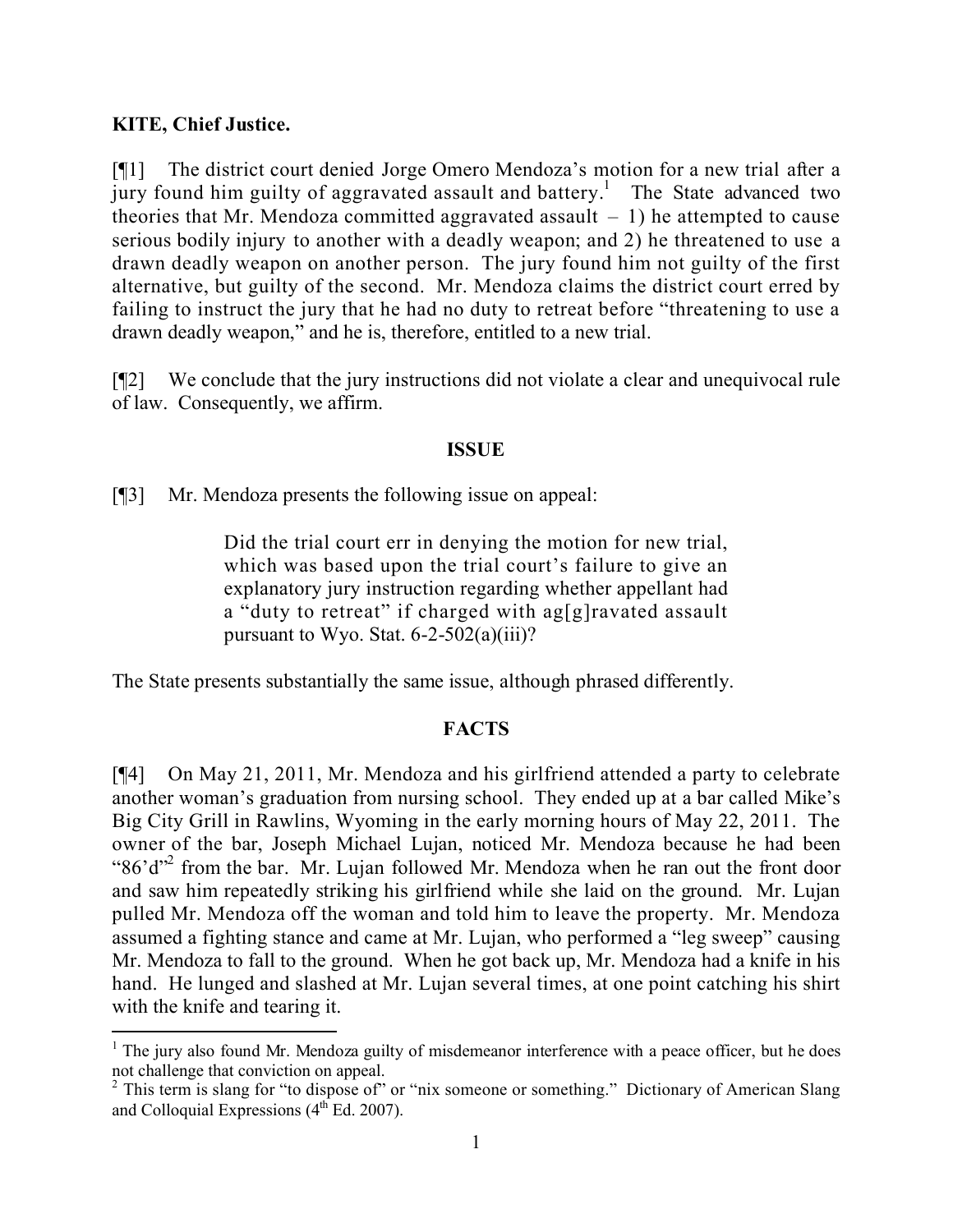[¶5] Mr. Mendoza's girlfriend began honking a truck horn, and, while Mr. Mendoza was momentarily distracted, Mr. Lujan tackled him. Mr. Mendoza dropped the knife, and a witness put it in the trash can. In the meantime, Mr. Lujan placed Mr. Mendoza in a chokehold and law enforcement arrived at the scene. The officers pulled Mr. Lujan off Mr. Mendoza, but Mr. Mendoza continued to fight and was arrested. The State charged Mr. Mendoza with one count of aggravated assault and battery upon Mr. Lujan, one count of misdemeanor battery upon his girlfriend and one count of misdemeanor interference with a peace officer. The aggravated assault was charged under Wyo. Stat. Ann. § 6-2-502 (LexisNexis 2011) and included the alternatives identified in subsections  $(a)(ii)$  and  $(iii)$ :

(a) A person is guilty of aggravated assault and battery if he:

. . . .

(ii) Attempts to cause, or intentionally or knowingly causes bodily injury to another with a deadly weapon; [or]

(iii) Threatens to use a drawn deadly weapon on another unless reasonably necessary in defense of his person, property or abode or to prevent serious bodily injury to another[.]

[¶6] A jury trial commenced on January 31, 2012, and Mr. Mendoza claimed he acted in self defense when he wielded the knife against Mr. Lujan. During the jury instruction conference, there was a great deal of discussion about the self defense instructions and the duty to retreat. Although Mr. Mendoza did not object to the district court's plan to give the pattern jury instruction on the duty to retreat, he requested the jury be specifically instructed that the duty only applied to the "attempted injury" alternative in  $\delta$ 6-2-502(a)(ii) and not to the "threatens with a drawn deadly weapon" alternative under subsection (iii) of that provision. The district court agreed to that modification but failed to include the caveat in the final instructions presented to the jury. Mr. Mendoza did not, however, object to the given instructions. At the conclusion of the trial, the jury returned a verdict finding Mr. Mendoza guilty of aggravated assault for threatening to use a drawn deadly weapon against Mr. Lujan, not guilty of aggravated assault for attempting to cause bodily injury to Mr. Lujan, guilty of misdemeanor interference with a peace officer and not guilty of battery upon his girlfriend.

[¶7] Mr. Mendoza filed a motion for a new trial because the district court had failed to instruct the jury that the duty to retreat did not apply to the "threatens to use a drawn deadly weapon" alternative. The district court denied the motion for a new trial and sentenced Mr. Mendoza. Mr. Mendoza appealed.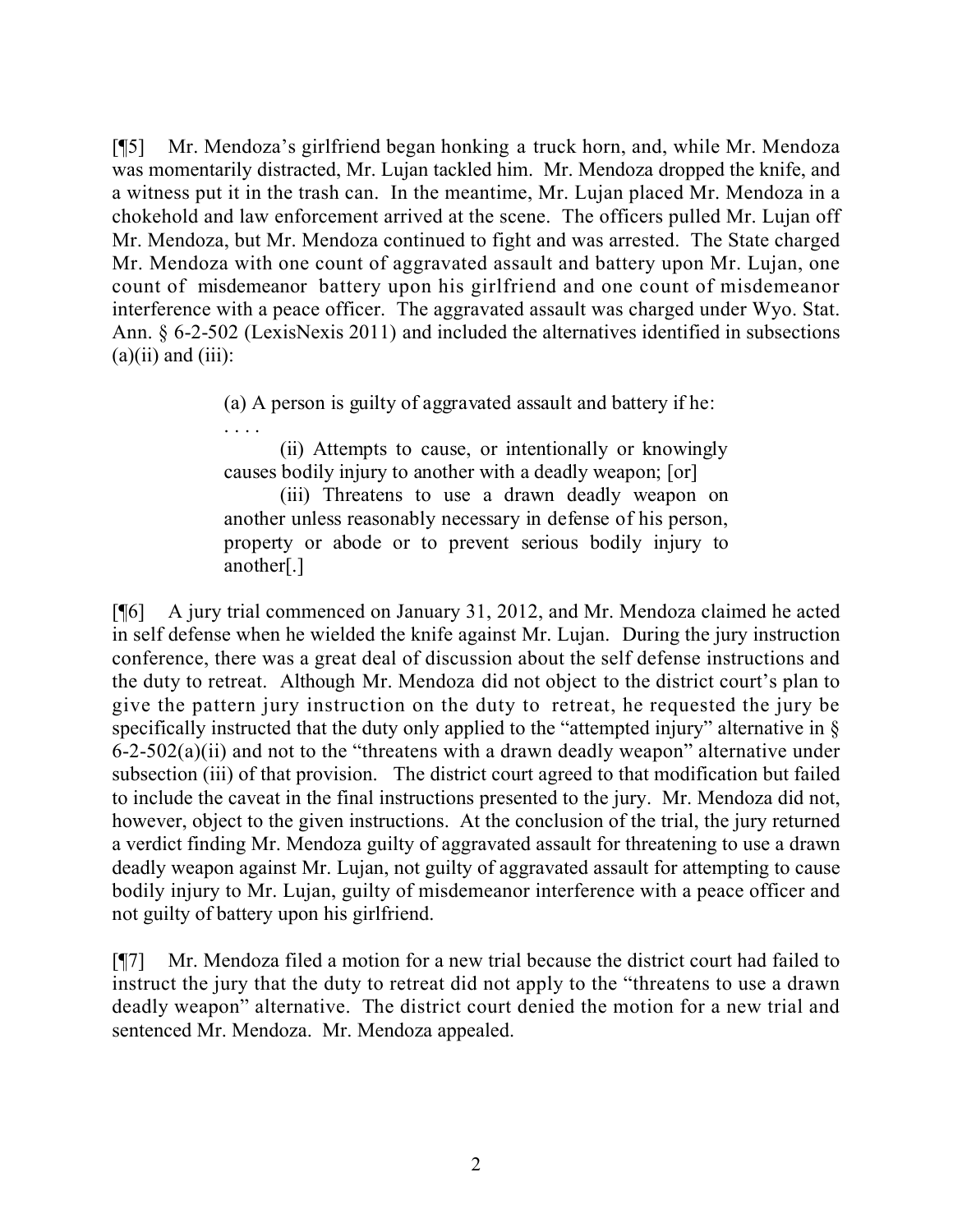#### **STANDARD OF REVIEW**

[¶8] New trials in criminal cases are allowed if "required in the interest of justice." W.R.Cr.P. 33(a). We generally review the district court's decision on a motion for a new trial for abuse of discretion. *Lawson v. State,* 2010 WY 145, ¶ 19, 242 P.3d 993, 1000 (Wyo. 2010); *Hicks v. State,* 2008 WY 83, ¶ 30, 187 P.3d 877, 883 (Wyo. 2008). A district court abuses its discretion when it could not have reasonably concluded as it did. *Majors v. State,* 2011 WY 63, ¶ 24, 252 P.3d 435, 441 (Wyo. 2011).

[¶9] In addition to the standard of review for a ruling on a motion for new trial, we must apply the standard of review applicable to the claimed underlying error. *See Hicks,*  ¶ 30, 187 P.3d at 883 (acknowledging abuse of discretion standard for reviewing order on a motion for a new trial while applying *de novo* standard to claim of constitutional error in suppressing exculpatory evidence); *Barker v. State,* 2006 WY 104, ¶¶ 12-13, 141 P.3d 106, 112 (Wyo. 2006) (acknowledging abuse of discretion standard for reviewing order on a motion for a new trial and applying appropriate standard to underlying claim of denial of right to testify). W.R.Cr.P. 30 addresses jury instructions and states in relevant part:

> (a) At the close of the evidence or at such earlier time before or during the trial as the court reasonably directs, any party may file written requests that the court instruct the jury on the law as set forth in the requests. At the same time copies of such requests shall be furnished to all parties. Before instructing the jury the court shall conduct a formal instruction conference out of the presence of the jury at which the court shall inform counsel of the proposed action upon their requests and shall afford them an opportunity to offer specific, legal objection to any instruction the court intends to give and to offer alternate instructions. No party may assign as error any portion of the charge or omission therefrom unless that party objects thereto before the jury is instructed, stating distinctly the matter to which the party objects and the grounds of objection. Before the argument of the case to the jury has begun, the court shall give to the jury such instructions on the law as may be necessary and the same shall be in writing, numbered and signed by the judge, and shall be taken by the jury when it retires.

The purpose of Rule 30 is to avoid unnecessary new trials caused by instructional errors that could have been corrected easily if brought to the trial court's attention at the proper time. *Schaeffer v. State,* 2012 WY 9, ¶ 26, 268 P.3d 1045, 1056 (Wyo. 2012); *Bloomer v.*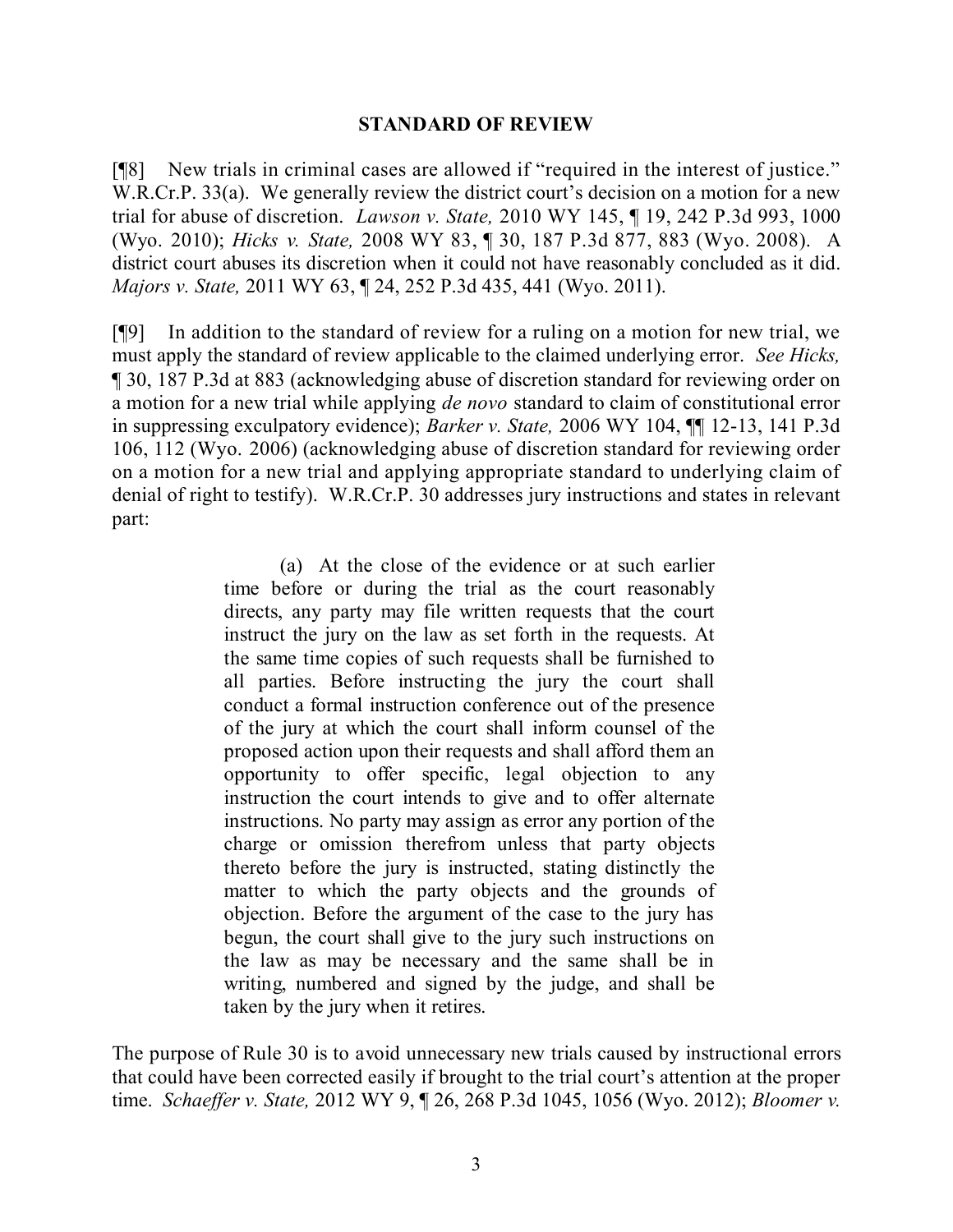*State,* 2010 WY 88, ¶ 9, 233 P.3d 971, 974 (Wyo. 2010). In the absence of a proper objection, the plain error standard of review applies. *Id.*

[¶10] The case at bar presents an atypical allegation of jury instruction error. Although Mr. Mendoza made an appropriate request for revision of the instruction and the district court granted it, he did not speak up when the final instructions were read without including the agreed upon modification. This failure is particularly troubling because, after it instructed the jury, the district court held a bench conference out of the hearing of the jury to explain on the record why it was refusing another offered instruction. That hearing provided a perfect opportunity for Mr. Mendoza to point out the district court's error, which could have immediately been corrected.

[¶11] Considering the circumstances of this case, we conclude Mr. Mendoza did not make a proper objection and the plain error standard of review applies. "'Plain error exists when: 1) the record is clear about the incident alleged as error; 2) there was a transgression of a clear and unequivocal rule of law; and 3) the party claiming the error was denied a substantial right which materially prejudiced him.'" *Kidwell v. State,* 2012 WY 91, ¶ 10, 279 P.3d 540, 543 (Wyo. 2012), quoting *Talley v. State,* 2007 WY 37, ¶ 9, 153 P.3d 256, 260 (Wyo. 2007).

# **DISCUSSION**

[¶12] As we mentioned earlier, the district court instructed the jury on two different theories of aggravated assault—attempting to cause bodily injury with a deadly weapon and threatening to use a drawn deadly weapon. The jury convicted Mr. Mendoza of the threatening alternative but acquitted him of the other. The elements of the threatening alternative were included in Jury Instruction No. 8:

> [T]he elements of the crime of *Aggravated Assault and Battery – Threatens to Use Drawn Deadly Weapon,* as charged in **Count I** in this case are:

- 1. On or about the  $22<sup>nd</sup>$  day of May 2011;
- 2. In Carbon County, Wyoming[;]
- 3. The Defendant, Jorge Mendoza;
- 4. Threatened to use a drawn deadly weapon on another person, Mike Lujan;
- 5. When not reasonably necessary in defense of Defendant's person, property or abode or to prevent serious bodily injury to another.

(Emphasis in original.) The law on self defense was incorporated into Instructions No. 13 and 14: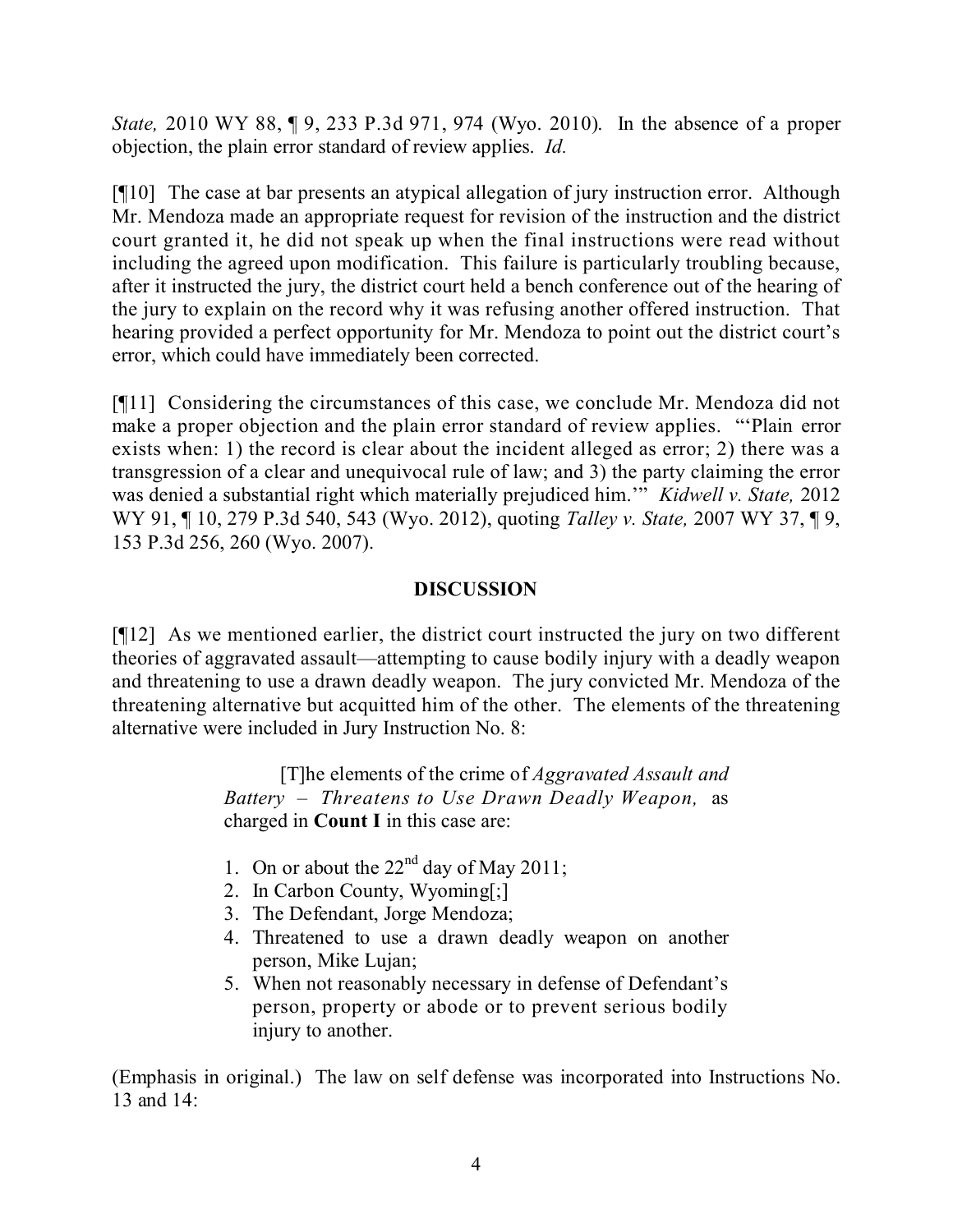#### **Instruction No. 13**

**Before the Defendant may be convicted of any crime, the State must prove beyond a reasonable doubt that the Defendant did not act in self-defense.**

It is lawful for a person who is being assaulted to defend himself from attack if he has reasonable grounds for believing or does believe that bodily injury is about to be inflicted upon him. In doing so he may use all force which would appear to a reasonable person, in the same or similar circumstances, to be necessary to prevent the injury which appears to be imminent.

One who has reasonable grounds to believe that another will attack him, and that the anticipated attack will be of such a character as to endanger his life or limb, or to cause him serious bodily harm, has a right to arm himself for the purpose of resisting such attack. If the Defendant armed himself in reasonable anticipation of such an attack, that fact alone does not make the Defendant the aggressor or deprive the Defendant of the right of self-defense.

To justify acting in self-defense, it is not necessary that the danger was real, or that the danger was impending and immediate, so long as the defendant had reasonable cause to believe and did believe these facts. If these two requirements are met, acting in self-defense is justified even though there is no intention on the part of the other person to do the Defendant harm, nor any impending and immediate danger, nor the actual necessity for acting in self-defense.

(Emphasis added.)

#### **Instruction No. 14**

Generally, the right to use self-defense is not available to one who is the aggressor or provokes the conflict. However, if one who provokes a conflict thereafter withdraws from it in good faith and informs his adversary by words or actions that he wants to end the conflict, and he is thereafter attacked, he then has the same right of self-defense as any other person.

**Even if the Defendant had reasonable grounds to believe and actually did believe that he was in imminent**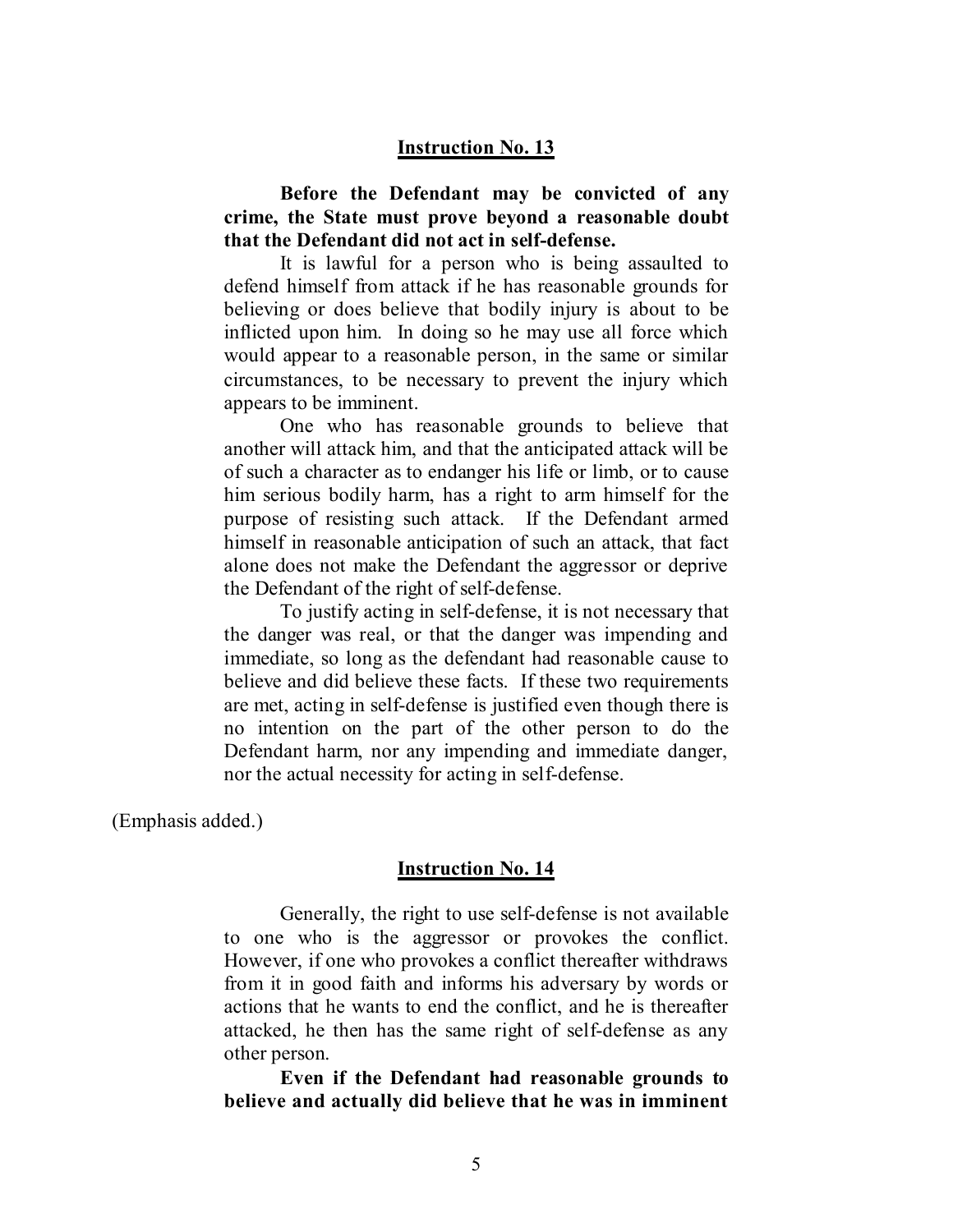**danger of death or serious bodily harm, the Defendant was justified in using deadly force to repel the danger only if he retreated as far as he safely could do before using deadly force. The law requires a person to retreat rather than to take the life of an adversary if there was a convenient mode of retreat without increasing his actual or apparent peril.** To excuse a failure to retreat, it is necessary that the Defendant's peril would be increased, or that it reasonably appeared that it would be increased, by retreat. If you find that the Defendant could have safely retreated but failed to do so, the Defendant cannot rely on the justification of self-defense.

The right of self-defense exists only as long as the threatened danger would appear to exist to a reasonable person in the Defendant's position. When the danger would no longer appear to exist to a reasonably prudent person, the right to use force in self-defense ends.

(Emphasis added.)

[¶13] In determining whether the district court properly instructed the jury, we consider the jury instructions as a whole and do not single out individual instructions, or parts of them, or view them in isolation. Reversible error will not be found when the instructions correctly state the law and the entire charge covers the relevant issue. *Creecy v. State,*  2009 WY 89, ¶ 18, 210 P.3d 1089, 1093 (Wyo. 2009); *Farmer v. State,* 2005 WY 162, ¶ 20, 124 P.3d 699, 706 (Wyo. 2005). A defendant is not prejudiced unless he can establish the given instructions confused or misled the jury regarding the proper principles of law. *Giles v. State,* 2004 WY 101, ¶ 14, 96 P.3d 1027, 1031 (Wyo. 2004); *Lane v. State,* 12 P.3d 1057, 1061 (Wyo. 2000).

[¶14] Mr. Mendoza claims the requirement in the first sentence of Instruction No. 13 that the jury consider the law of self defense for *any* crime means that the jury could have imposed upon him the duty to retreat before he could threaten Mr. Lujan with a drawn deadly weapon. He claims the jury was misled because the district court did not specifically instruct them that the duty to retreat did not apply to the threatening alternative. The State argues the instructions, taken as a whole, correctly informed the jury of the law of self defense, including the duty to retreat.

[¶15] The first element of the plain error standard is satisfied in this case because the record clearly reflects the instructions which were given and the parties' and district court's discussion of the relevant principles of law. The second plain error element requires a showing of a violation of a clear and unequivocal rule of law. In order to prevail, Mr. Mendoza must demonstrate there is a clear and unequivocal rule of law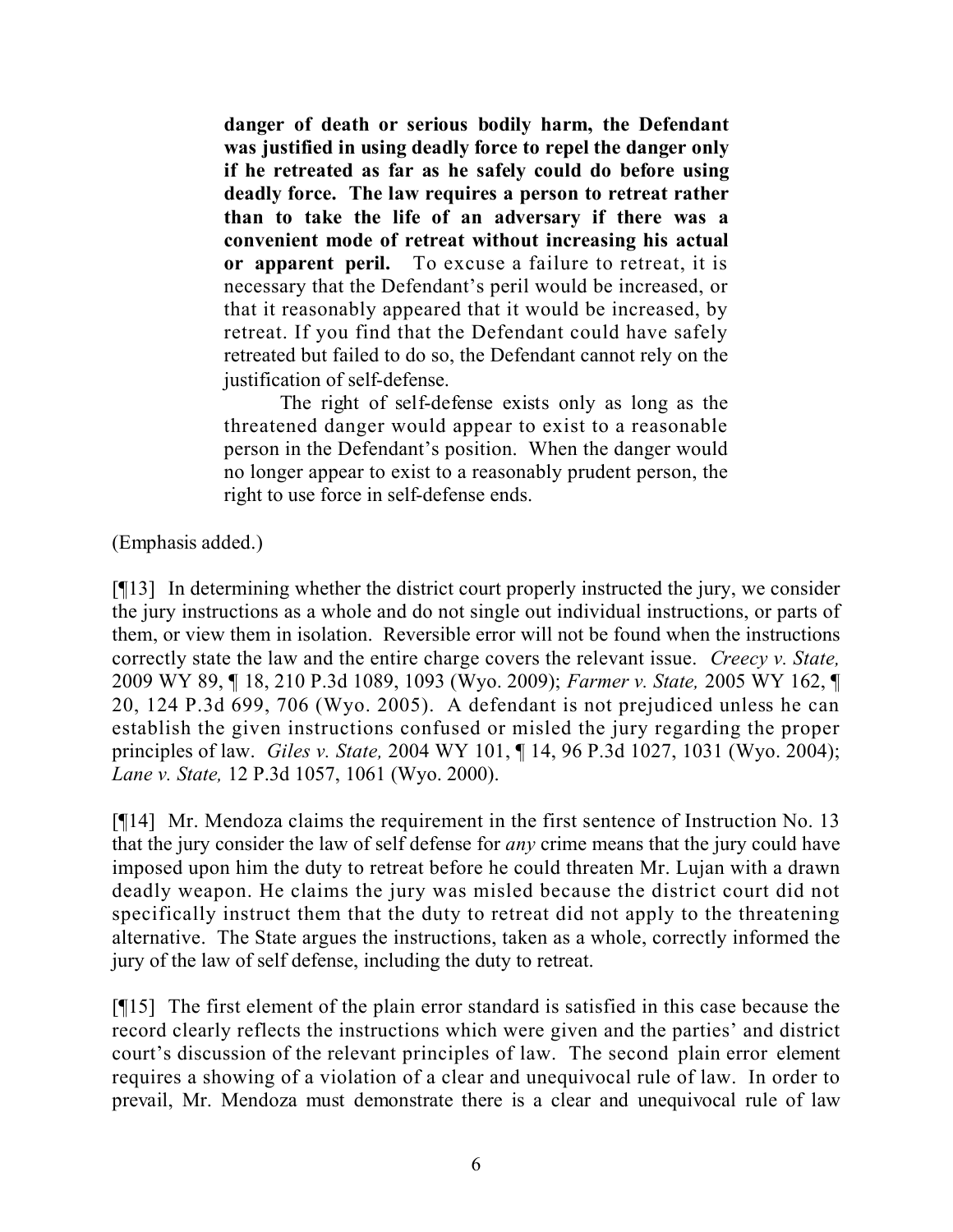stating the court must specifically instruct the jury that the duty to retreat does not apply to the "threatens to use" alternative of aggravated assault and battery.

[¶16] The law of self defense has its roots in the legal concept of necessity. The right to defend oneself and the amount and type of force which may be used, therefore, depend upon what is reasonably necessary under the circumstances. *Miller v. State,* 2003 WY 55, ¶ 21, 67 P.3d 1191, 1197 (Wyo. 2003); *Baier v. State,* 891 P.2d 754, 758 (Wyo. 1995). This concept is actually included in the statutory language at issue here when it states that a person is guilty of aggravated assault and battery if he "threatens to use a drawn deadly weapon on another *unless reasonably necessary in defense* of his person, property or abode or to prevent serious bodily injury to another." Section  $6-2-502(a)(iii)$ (emphasis added). The duty to retreat pertains to the reasonableness and necessity of the self defense action.

[¶17] Although we have discussed the duty to retreat in various cases over the years, we are not directed to any case expressly discussing it in the context of a threat to use a drawn deadly weapon.<sup>3</sup> We have consistently said that a person has a duty to retreat before *using* deadly force. "[T]he law in Wyoming requires that, prior to resorting to deadly force, a defendant has a duty to pursue reasonable alternatives under the circumstances, and that among those reasonable alternatives may be the duty to retreat." *Baier,* 891 P.2d at 760. *See also*, *Garcia v. State,* 667 P.2d 1148, 1153 (Wyo. 1983). Similarly, in *Hernandez v. State,* 976 P.2d 672, 675-76 (Wyo. 1999), we approved a jury instruction stating the defendant had a duty to retreat "prior to resorting to deadly force." *See also*, *Creecy,* ¶¶ 19, 29, 210 P.3d at 1094-96 (approving the following jury instruction: "[t]he law requires a person to retreat rather than use deadly force . . ."). Articulated another way, a person has "a duty to seek alternative means prior to using ... a deadly weapon with force." *Baier,* 891 P.2d at 760*. See also*, *Small v. State,* 689 P.2d 420, 423-24 (Wyo. 1984).

[¶18] The law set out in these cases was included in Instruction No. 14: "[T]he Defendant was justified in using deadly force to repel the danger only if he retreated as far as he safely could do before using deadly force. The law requires a person to retreat rather than to take the life of an adversary if there was a convenient mode of retreat without increasing his actual or apparent peril." The fact that the district court also instructed the jury that "[b]efore the Defendant may be convicted of any crime, the State must prove beyond a reasonable doubt that the Defendant did not act in self-defense"

 $\overline{a}$ <sup>3</sup> The district court stated in its order denying Mr. Mendoza's motion for a new trial that *Harries v. State,* 650 P.2d 273 (Wyo. 1982) "arguably involved only a 'threat' to use a deadly weapon, not the actual use thereof." It is true that the charge against Mr. Harries, under an older statute, stated that he possessed a deadly weapon (gun) with the intent to "unlawfully threaten the life or physical well being of another." *Id.* at 274 n.1. However, the jury was charged that a person is justified in *using* deadly force only if he retreated first, and the evidence in the *Harries* case clearly showed the gun was fired, or "used" during the altercation. *Id.* at 274-76.